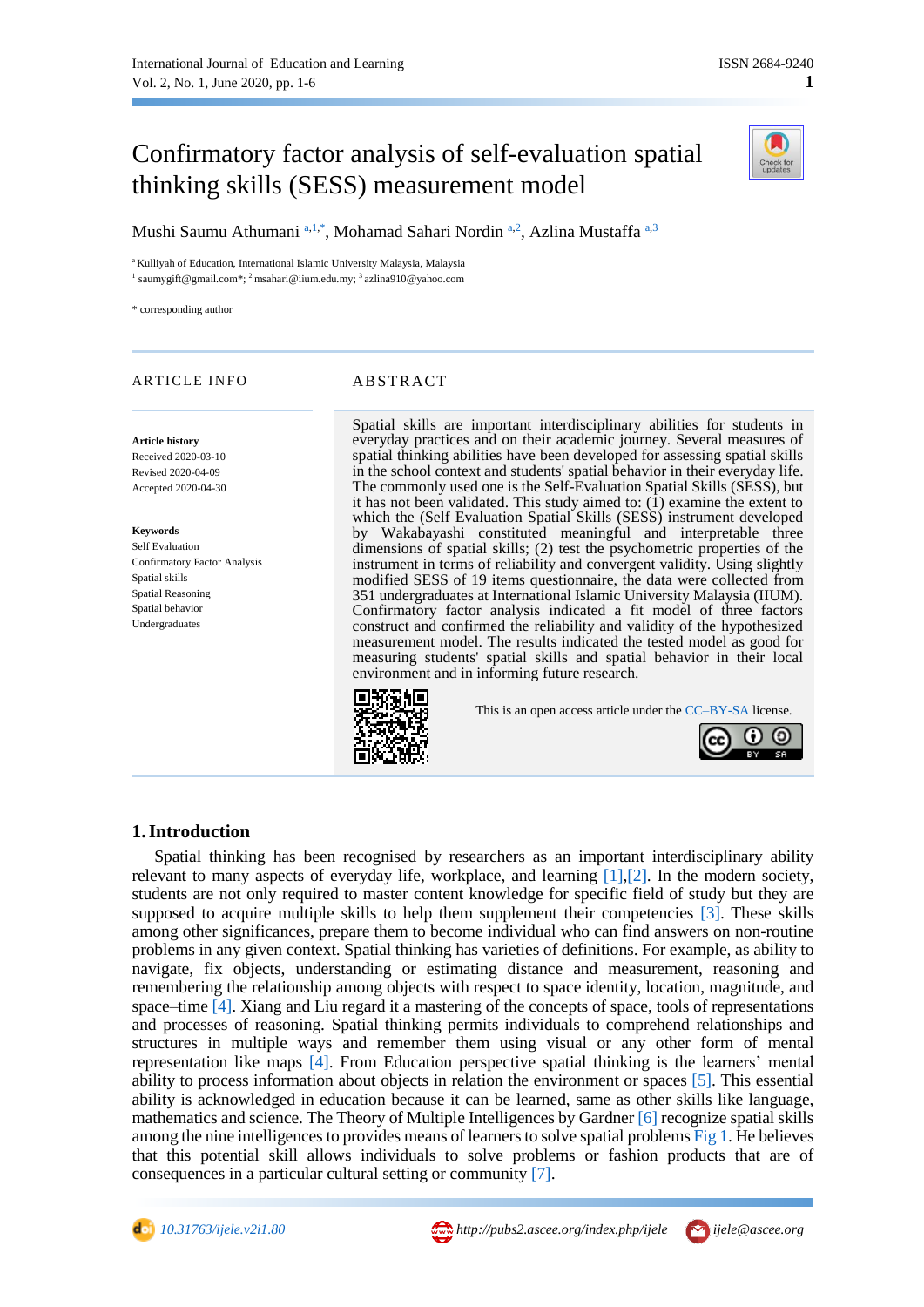<span id="page-1-0"></span>

**Fig. 1.** Gardner theory of Spatial Intelligence

Several scales for spatial thinking have been proposed ranging from microscale for example figural (the immediate vicinity of the human body), environmental ( the immediate area in which a person lives and behaves), to geographic (the area that cannot usually be perceived from a single vantage point on earth) [\[4\].](#page-5-0) In this study the writer viewpoint of Spatial thinking is the ability for students to use the behavior of immediate area(environment)for structuring problems, seeking answers, and formulating possible solutions (decision making). The three constructs of Spatial thinking at local context that will be tested in this study are: First, Survey mapping (measure of students' awareness of orientation). Second, Route mapping (measure of students' ability to memorize landmarks upon environment navigation). Third, Spatial reasoning (measure student's capacity to think about objects in three dimensions and draw conclusion)

#### **1. 1 Problem Statement**

The importance of spatial skills as prior experiences for students before they are getting into higher education has been long recognized [\[8\].](#page-5-4) Findings suggest that incorporating spatial skill activities into lessons had a positive impact on both the teachers' reflective practice and the students' learning skills [\[1\].](#page-4-0) While there have been many studies emphasizing on developing spatial thinking skills instruments [\[9\]](#page-5-5)[,\[10\]](#page-5-6) few studies have been done to validate instruments for measuring spatial skills. In addition to the lack of validated spatial skills measurement ,these is a disagreement on the nature of instruments and the number of major components of spatial thinking skills to cater for multiples learners [\[9\].](#page-5-5) Therefore, there is a need to research more on the proper dimensions to measure the spatial thinking skills of students in some different contexts. This is one way of understanding where to improve in terms curriculum contents and teaching methods. The purpose of this study was to test the commonly used instrument known as Self-Evaluation Spatial Skills (SESS) for its validity in measuring Spatial thinking skills of undergraduate's students of IIUM.

#### **1. 2 Study Objectives and Hypothesis**

The objectives of this study were to; i. Examining the extent at which the (Self Evaluation Spatial Skills (SESS) developed by Wakabayashi, consist of meaningful and interpretable 3 dimensions of spatial skills and (ii) to test the psychometric properties of questionnaire in terms of reliability and convergent validity. The study has two hypotheses; i.The three-factor SESS measure is adequate ii. The three factors SESS measure is psychometrically sound.

#### **2.Method**

*Study population and sample*: The study population involved the undergraduate's students of International Islamic University of Malaysia (IIUM), 351 students volunteered to participate by filling the questionnaire.

*Data collection*: The SESS questionnaire were administered to IIUM undergraduates who volunteered to participate in this study, the method was face to face whereby the researcher distributed the questionnaire on spot and waited for participants to fill and hand over to the researcher. Once the questionnaire has been collected, there follows data entry into SPSS version22.

*The Instrument*: In collecting data, the slightly modified SESS questionnaire with 20 items was used to measure undergraduates spatial thinking skills and spatial reasoning in their everyday life. The original questionnaire were developed by [\[1\]](#page-4-0) consists of 18 items . The first eight items named after survey mapping, the nature of items intended to measure awareness of orientation. The next six items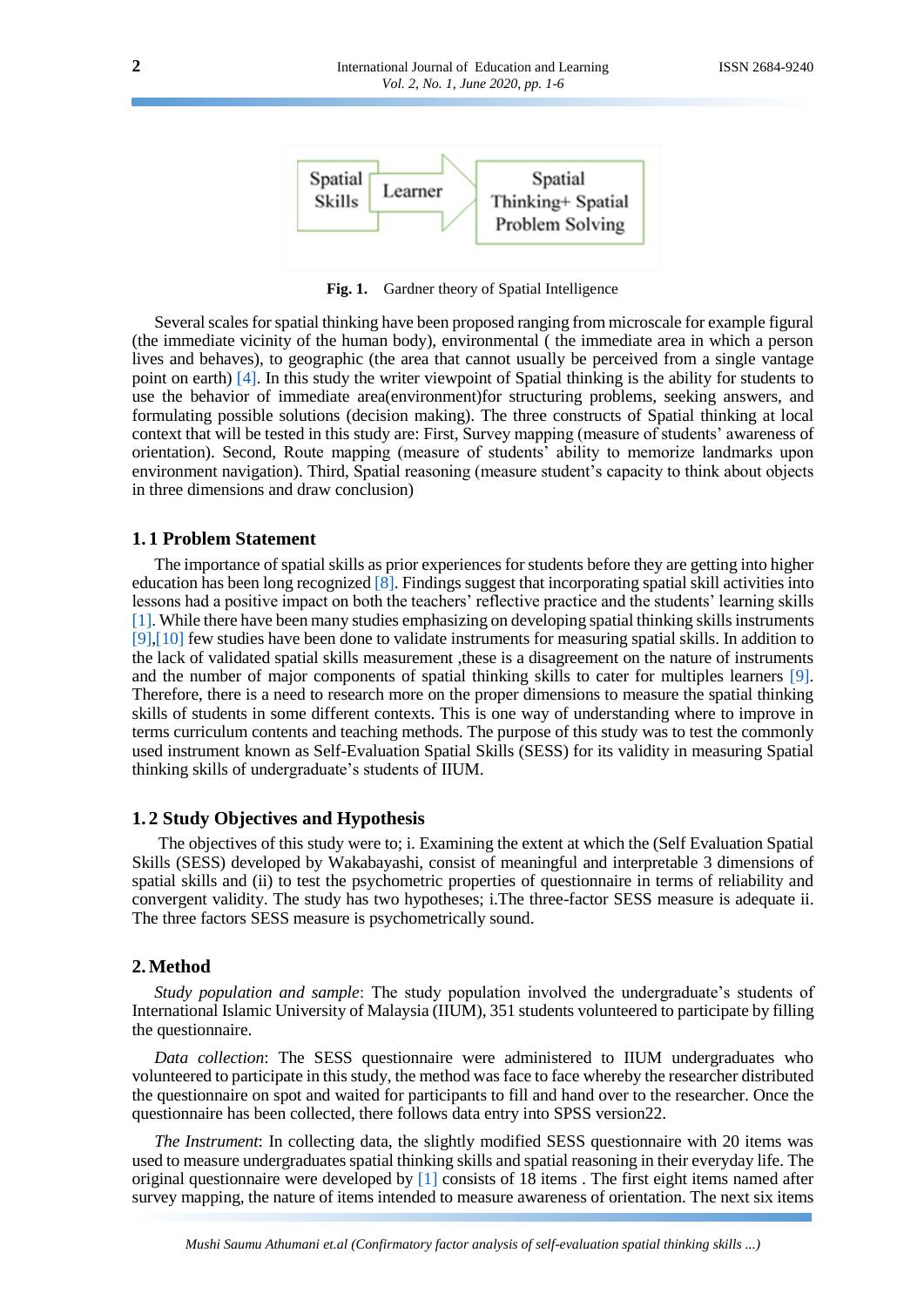measure route mapping, intended to measure one's ability to memorize landmarks in order to navigate an environment. The last six items named after spatial reasoning intended to measure student's everyday capacity to think about objects in three dimensions and draw conclusion using limited information about those objects. The researcher modified by replacing survey mapping with land mapping. This was done because most items explain more about land aspect. Another thing, the researcher added two items and a section for collecting demographic variables of the respondents such as gender and faculty.

*Data analysis*: Once the data has been key in to SPSS, A Confirmatory Factor Analysis(CFA) using the AMOS (Analysis of a Moment Structures) version 22, an added SPSS module. AMOS is a model fitting software applied to validate the hypothesized SESS measurement model. The confirmatory factor analysis was performed in order to verify the adequacy of the hypothesized measurement model. The adequacy of SESS model was assessed using the standards for a good fit CFA which includes; first the reasonableness of the parameter estimates and second, the consistency of the measurement model with the data. Relative Chi-square $((x^2/df)$ ,CFI(Comparative Fit Index) and RMSEA(Root Mean square Error of Approximation ) was used as the fit indexes. The ranges recommended by Arbuckle & Wothke [\[11\]](#page-5-7) for a good model fit, it should be between *2* to *5* for cmin/df, CFI closer to 1 and for RMSEA value of **.***06* or less to show a reasonable error of estimation. The study tested the psychometric properties of the SESS measurement model by assessing the components of construct validity, i*.e* convergent validity. Composite reliability (CR) was used to measure the sub-construct's internal consistent.

#### **3. Results and Discussion**

This section explains the results of the study with respect to the previous stated objectives i.e. to examine the adequacy of the SESS in measuring spatial skills and to test the psychometric properties of questionnaire in terms of reliability and convergent validity. Two hypotheses were used to arrive to the study purpose: i. The 3-factor SESS measure is adequate ii. The three factors SESS measure is psychometrically sound. [Table 1.](#page-2-0) displays the descriptive statistics of the items included in the confirmatory analysis, the value of each Composite Reliability (CR), which is internal consistency index of the responses to the related items was high, the values exceeds the critical cut-score of .7 for reliable measure.

<span id="page-2-0"></span>

| Code            | Dimensions/sub-construct                                                       | Mean | Std.<br><b>Deviation</b> | Loadings | <b>AVE</b> | <b>CR</b> | <b>Alpha</b> |
|-----------------|--------------------------------------------------------------------------------|------|--------------------------|----------|------------|-----------|--------------|
|                 | <b>Route Mapping</b>                                                           |      |                          | .66      | .517       | .777      | .838         |
| RM1             | I become confused as to cardinal                                               | 3.75 | 1.298                    |          |            |           |              |
|                 | directions, when I am in an unfamiliar<br>place                                |      |                          |          |            |           |              |
| RM2             | When I get route information, I cannot<br>make use of cardinal directions.     | 3.98 | 1.140                    | .78      |            |           |              |
| RM3             | It is difficult to understand the line of<br>the train in cardinal directions  | 3.79 | 1.256                    | .80      |            |           |              |
| RM4             | I can make out which direction my room<br>in a hotel faces                     | 3.61 | 1.239                    | .70      |            |           |              |
| RM <sub>5</sub> | I can easily find the place where I am on                                      | 3.83 | 1.188                    | .66      |            |           |              |
|                 | a map.                                                                         |      |                          |          |            |           |              |
| SR1             | <b>Spatial Reasoning in Everyday life</b>                                      | 3.88 | 1.158                    | .61      | .599       | .913      | .835         |
|                 | I can easily recreate an origami piece<br>after watching someone else make it. |      |                          |          |            |           |              |
| SR <sub>2</sub> | I can pack a bag and a suitcase with                                           | 3.84 | 1.113                    | .67      |            |           |              |
|                 | baggage well                                                                   |      |                          |          |            |           |              |
| SR <sub>3</sub> | I can easily assemble a model and                                              | 3.85 | 1.185                    | .77      |            |           |              |
|                 | electrical appliance according to manual                                       |      |                          |          |            |           |              |
| SR <sub>4</sub> | I can easily visualize my room with a<br>different furniture arrangement       | 3.85 | 1.189                    | .74      |            |           |              |
| SR <sub>5</sub> | I am good at playing ball games                                                | 3.85 | 1.203                    | .75      |            |           |              |
| LM1             | <b>Land Mapping</b>                                                            | 3.71 | 1.301                    | .63      | .539       | .842      | .920         |
|                 | I can use landmarks in wayfinding                                              |      |                          |          |            |           |              |
| LM2             | I can remember landmarks found in the<br>area where I have often been.         | 3.68 | 1.370                    | .66      |            |           |              |

**Table 1.** Self-Evaluation Spatial Skills(SESS) dimensions and Items Statistics

*Mushi Saumu Athumani et.al (Confirmatory factor analysis of self-evaluation spatial thinking skills ...)*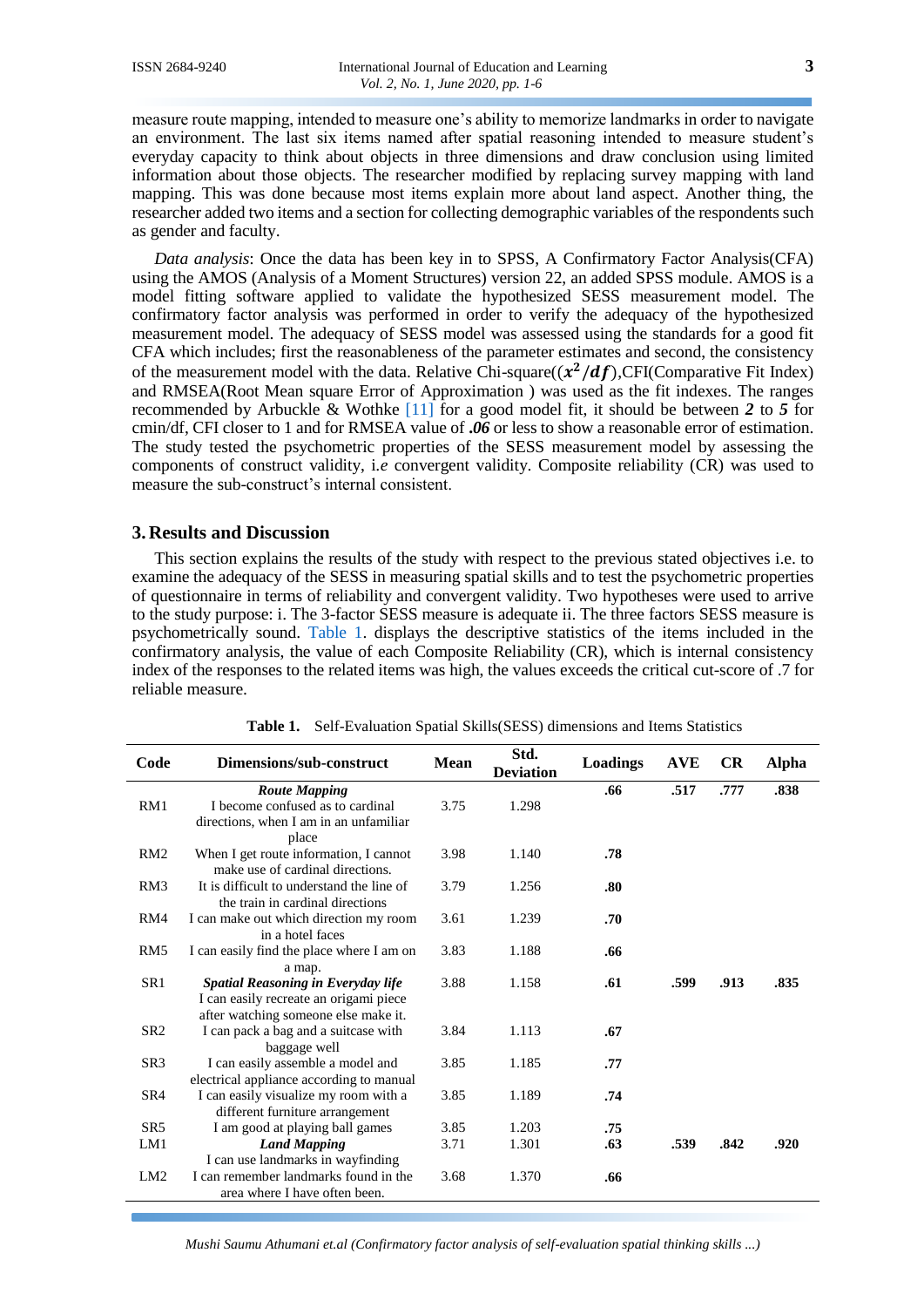| International Journal of Education and Learning |  |  |
|-------------------------------------------------|--|--|
| Vol. 2, No. 1, June 2020, pp. 1-6               |  |  |

| Code | Dimensions/sub-construct                                                       | <b>Mean</b> | Std.<br><b>Deviation</b> | Loadings | <b>AVE</b> | <b>CR</b> | Alpha |
|------|--------------------------------------------------------------------------------|-------------|--------------------------|----------|------------|-----------|-------|
| LM3  | I can remember the different aspects of<br>sceneries.                          | 3.85        | 1.295                    | .64      |            |           |       |
| LM4  | I can grasp distance expressed in meters<br>or kilometre units                 | 3.64        | 1.389                    | .78      |            |           |       |
| LM5  | I can relate the actual land patterns and<br>the map patterns of land features | 3.73        | 1.277                    | .78      |            |           |       |
| LM6  | I cannot identify the landmark I am<br>looking using a map                     | 3.67        | 1.219                    | .79      |            |           |       |
| LM7  | I can clearly lead someone the correct<br>land mark using a sketch map         | 3.68        | 1.266                    | .78      |            |           |       |
| LM8  | I often forget which land direction I<br>turned                                | 3.65        | 1.273                    | .74      |            |           |       |
| LM9  | I do not verify landmarks in a turn of the<br>route.                           | 3.81        | 1.255                    | .78      |            |           |       |
| LM10 | On the apparent similar road, I can<br>distinguish a difference immediately    | 3.71        | 1.384                    | .75      |            |           |       |

#### *1) Adequacy of 3-factors SESS measurement model*

To examine the adequacy of the modified 3-factors SESS instrument, CFA was applied. The result of the CFA shows that, the hypothesized 3-factors SESS model was adequate ( see [Fig.2\)](#page-4-3). The SESS measurement model fitted the variance-covariance matric;  $(x^2/df)$ =2.202;CFI=.947;RMSEA=.059. All parameter estimates were statistically significant. The standardized factors' loadings were seen as far more than 0.5,ranged between 0.61-0.80,this indicates that the factor loadings are all acceptable with the sample size of 315 far more than 255 as minimum proposed size by [\[12\].](#page-5-8) Hence the scale items were valid.

#### *2)* Psychometric *Properties of SESS measurement model*

The results show evidence to support the psychometric properties of the Self Evaluation Spatial Skills instrument in terms of its composite reliability (CR)and convergent validity. In [\(Table 1\)](#page-2-0) the reliability of the scale was assessed based on the CR indicator , the result indicated to have the acceptable levels based on the fact that , 0.5 or more is considered good indicator of reliability [\[13\].](#page-5-9) The value of Average Amount of Variation(AVE)which explains the convergent validity of measurement constructs was found to be larger than the recommended value of **.50** according t[o \[14\].](#page-5-10) Therefore, each factor indicated sufficient property of convergent validity see [Table 2.](#page-3-0)

# **Table 2.** Summary of CFA Hypothesis Testing Results

<span id="page-3-0"></span>

| <b>Results</b> |  |  |
|----------------|--|--|
| Supported      |  |  |
| Supported      |  |  |
|                |  |  |

This study aimed first; to examine the extent at which the (Self Evaluation Spatial Skills (SESS) developed by Wakabayashi, consist of meaningful and interpretable 3 dimensions of spatial skills and second; to test the psychometric properties of instrument in terms of reliability and convergent validity. The results indicated the adequacy of the three-factors SESS measurement model in measuring Spatial thinking skills of students and spatial behavior in their everyday life. This confirmed by  $(x^2/df)$ =2.202;CFI=.947;RMSEA=.059 As for the reliability and validity, the result supported the null hypothesis that SESS measurement model is valid. The CR values of the construct all supported the reliability indexes ranges from .777,.913 to .842 and the AVE (.517,.599 and .539) supported the Convergent validity of the constructs.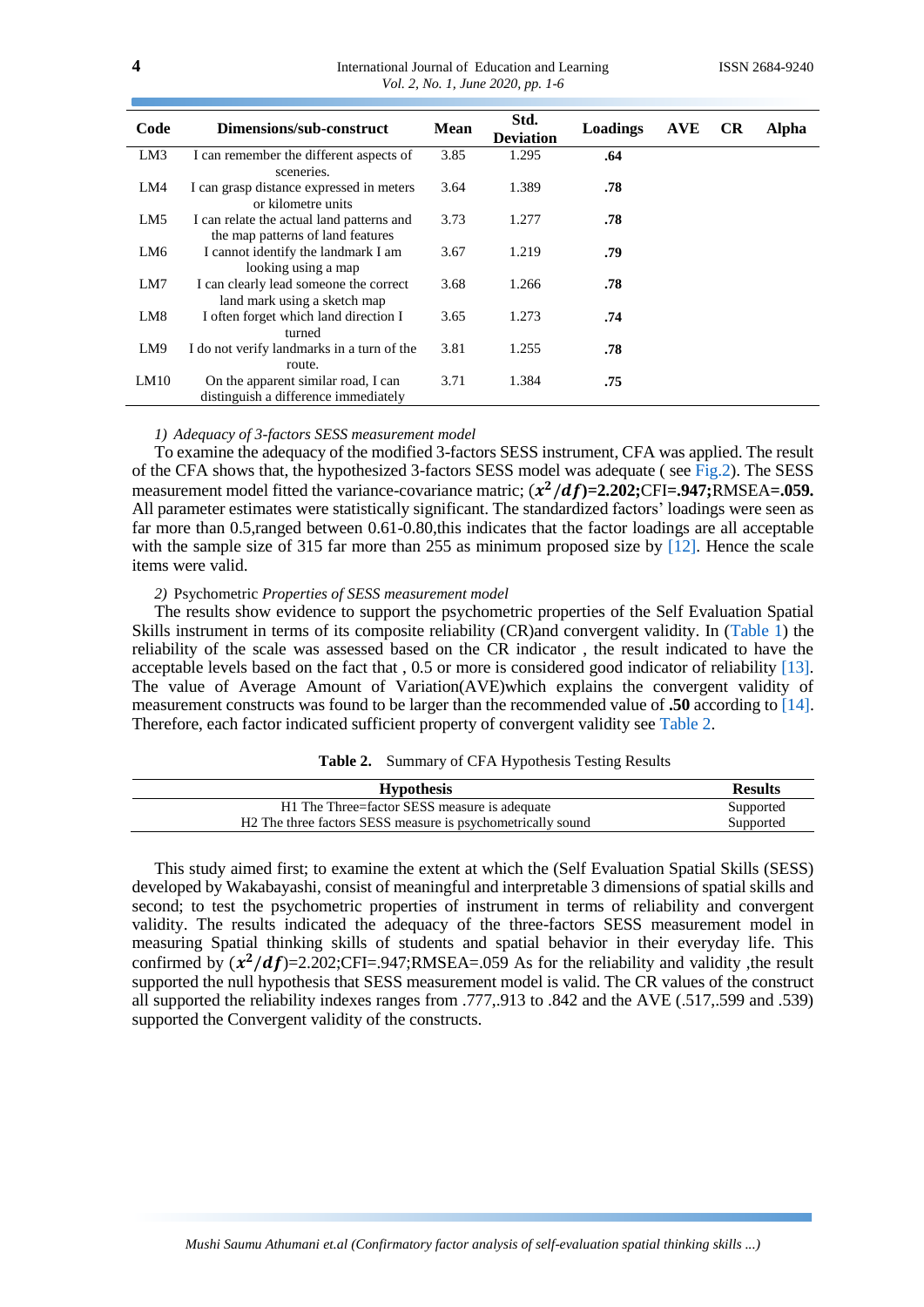

**Fig. 2.** Three-Factors SESS Measure

<span id="page-4-3"></span>Therefore, based on the results see [Fig. 2,](#page-4-3) the SESS instrument for Spatial thinking skills used in the study is recommendable practically useful in assessing students' ability in framing the association between daily learning activities and their existing physical environment. This present study supported previous work on the importance of assessing spatial thinking skills to students and therefore the instrument can help to serve that purpose. For example [\[9\]](#page-5-5) on their study commend that, in order for students to conceptualize space, understand representations, and reason spatially, they must possess the appropriate spatial skills. Similarly, as noted recently by [\[15\]](#page-5-11)[,\[16\]](#page-5-12) extracurricular activities appear to develop spatial skills throughout students' lives therefore they suggest a systematic informal training opportunity for students. This would facilitate their spatial reasoning abilities and hence improve their thinking skills in general.

#### **4. Conclusion**

Spatial thinking skills are important interdisciplinary abilities for students in everyday practices and on their learning. To have the appropriate measure of spatial thinking skills which cater for various groups of learners is essential. Similarly, understanding how learners can develop and apply spatial thinking skills in their specific field of learning can give light to curricular and educationist to plan ahead [\[17\]](#page-5-13)[,\[18\].](#page-5-14) This particular study indicated that, behavioral activities in which students engage, justified by SESS instrument can be used to determine their spatial thinking skills. Therefore, this study recommends future research to firstly, find out the nature of the relationship between the determinants of spatial thinking skills in different or with other external factors. Finally, other context and methodology can be used to research further on the determinants of spatial thinking skills among learners

#### **References**

- <span id="page-4-0"></span>[1] Y. Wakabayashi, "Measurement of Spatial Thinking Abilities and the Factors Affecting them," Tokyo, 2015, available at: [Google Scholar.](https://scholar.google.co.id/scholar?hl=en&as_sdt=0%2C5&q=Y.+Wakabayashi%2C+%E2%80%9CMeasurement+of+Spatial+Thinking+Abilities+and+the+Factors+Affecting+them&btnG=)
- <span id="page-4-1"></span>[2] C. Charcharos, M. Kokla, and E. Tomai, "Investigating the Influence of Spatial Thinking in Problem Solving," Athens, 2016, available at: [Google Scholar.](https://scholar.google.co.id/scholar?hl=en&as_sdt=0%2C5&q=C.+Charcharos%2C+M.+Kokla%2C+and+E.+Tomai%2C+%E2%80%9CInvestigating+the+Influence+of+Spatial+Thinking+in+Problem+Solving&btnG=)
- <span id="page-4-2"></span>[3] J. Otero and M. Torres, "Spatial Data Infrustructures and Geography learning," *Eur. J. Geogr.*, vol. 8, no. 3, pp. 19–29, 2017, available at: [Google Scholar.](https://scholar.google.co.id/scholar?hl=en&as_sdt=0%2C5&q=J.+Otero+and+M.+Torres%2C+%E2%80%9CSpatial+Data+Infrustructures+and+Geography+learning&btnG=)